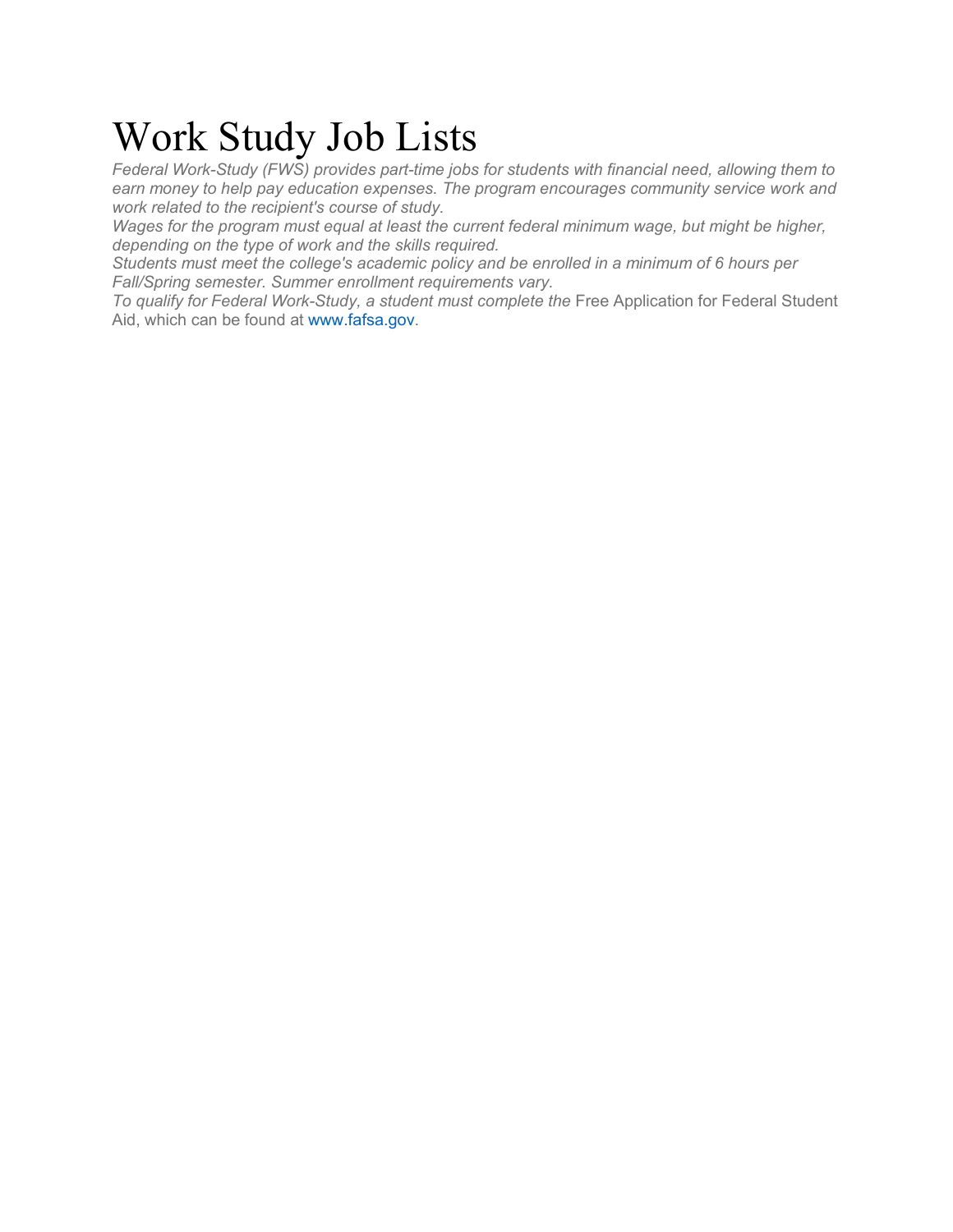

# **2018-2019 STUDENT WORKSTUDY JOB POSTING**

| Job Description: ________________Assist in home game<br>operations. |
|---------------------------------------------------------------------|
| Job Requirements (if any): __Ball Recovery, line judge, stats,      |
|                                                                     |
|                                                                     |
| <b>Contact Location:</b><br>$\text{BAC}$                            |
|                                                                     |
| <b>Special Notes:</b>                                               |
|                                                                     |
|                                                                     |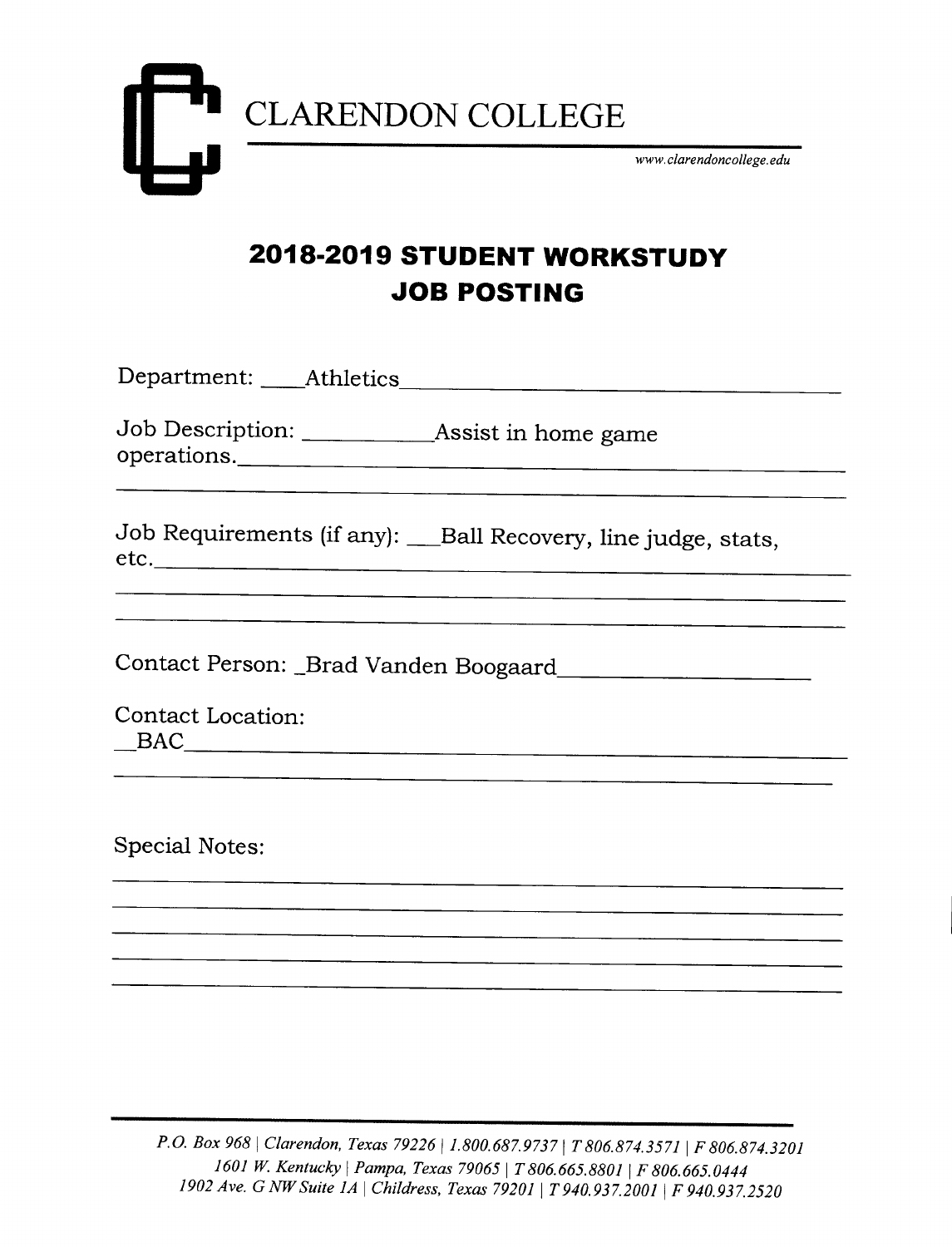

# 2018-2019 STUDENT WORKSTUDY JOB POSTING

Department: Clarendon Elementary School

Job Description: Reading to children and/or assisting teachers with students in the classroom or library

Job Requirements (if any): Must be able to submit a schedule and be there on time and dressed appropriately. Also must have reliable transportation.

Contact Person: Amanda Smith or Leah James

Contact Location: Financial Aid Office

Special Notes:

Off campus job. You will be working at the Clarendon Elementary School.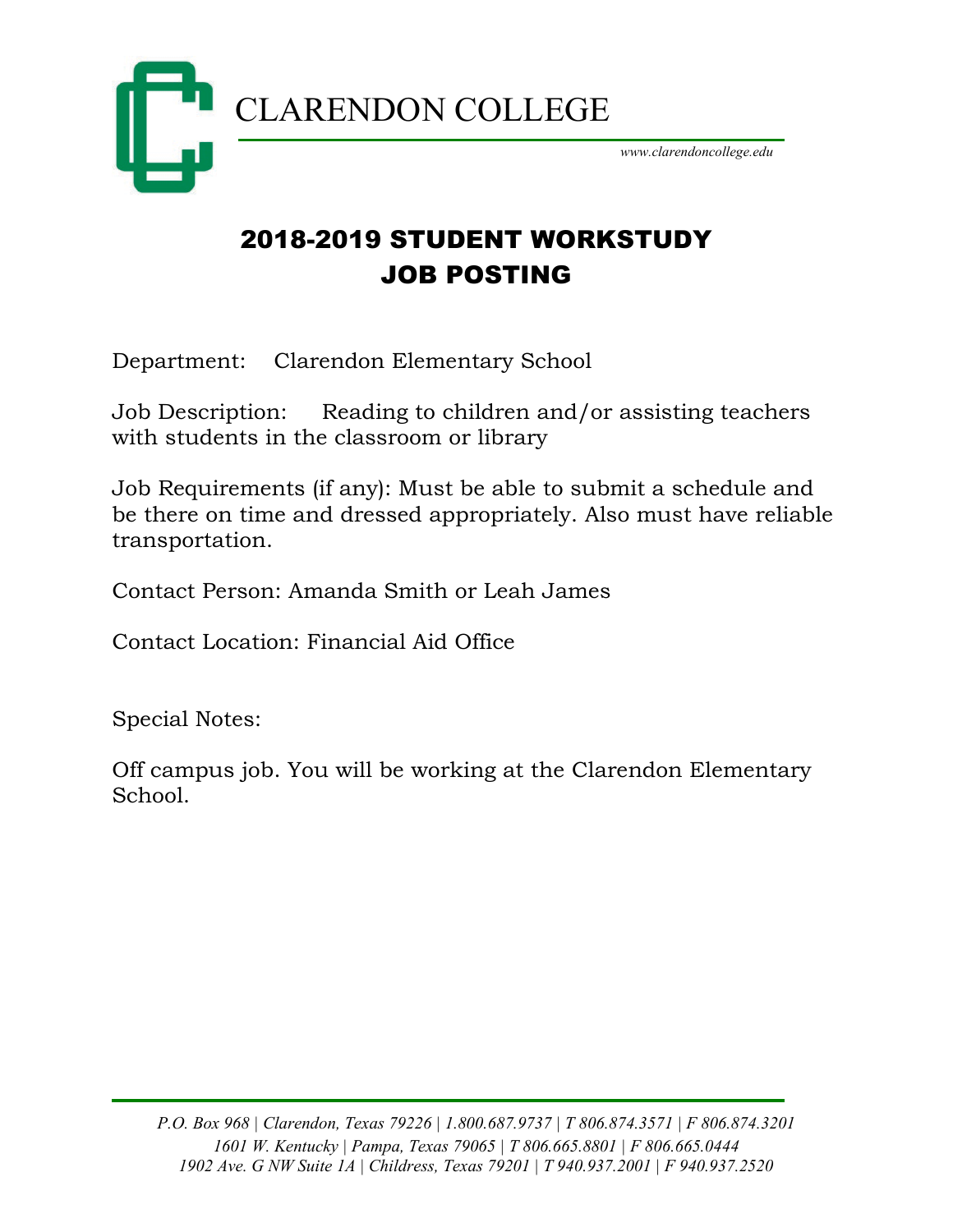

# 2018-2019 STUDENT WORKSTUDY JOB POSTING

Department: \_ Correctional Educational Programs

Job Description:

Job Requirements (if any): Must be a reliable person that can scan documents, file paperwork, and be computer literate.

Scanning documents, filing documents, data entry, use of current computer applications, and other duties as assigned.

\_\_\_\_\_\_\_\_\_\_\_\_\_\_\_\_\_\_\_\_\_\_\_\_\_\_\_\_\_\_\_\_\_\_\_\_\_\_\_\_\_\_\_\_\_\_\_\_\_\_\_\_\_\_\_\_\_\_\_\_\_\_\_\_\_\_ \_\_\_\_\_\_\_\_\_\_\_\_\_\_\_\_\_\_\_\_\_\_\_\_\_\_\_\_\_\_\_\_\_\_\_\_\_\_\_\_\_\_\_\_\_\_\_\_\_\_\_\_\_\_\_\_\_\_\_\_\_\_\_\_\_\_ \_\_\_\_\_\_\_\_\_\_\_\_\_\_\_\_\_\_\_\_\_\_\_\_\_\_\_\_\_\_\_\_\_\_\_\_\_\_\_\_\_\_\_\_\_\_\_\_\_\_\_\_\_\_\_\_\_\_\_\_\_\_\_\_\_\_ \_\_\_\_\_\_\_\_\_\_\_\_\_\_\_\_\_\_\_\_\_\_\_\_\_\_\_\_\_\_\_\_\_\_\_\_\_\_\_\_\_\_\_\_\_\_\_\_\_\_\_\_\_\_\_\_\_\_\_\_\_\_\_\_\_\_ \_\_\_\_\_\_\_\_\_\_\_\_\_\_\_\_\_\_\_\_\_\_\_\_\_\_\_\_\_\_\_\_\_\_\_\_\_\_\_\_\_\_\_\_\_\_\_\_\_\_\_\_\_\_\_\_\_\_\_\_\_\_\_\_\_\_

Contact Person: Aaron Lopez

Contact Location: Clarendon College Pampa Campus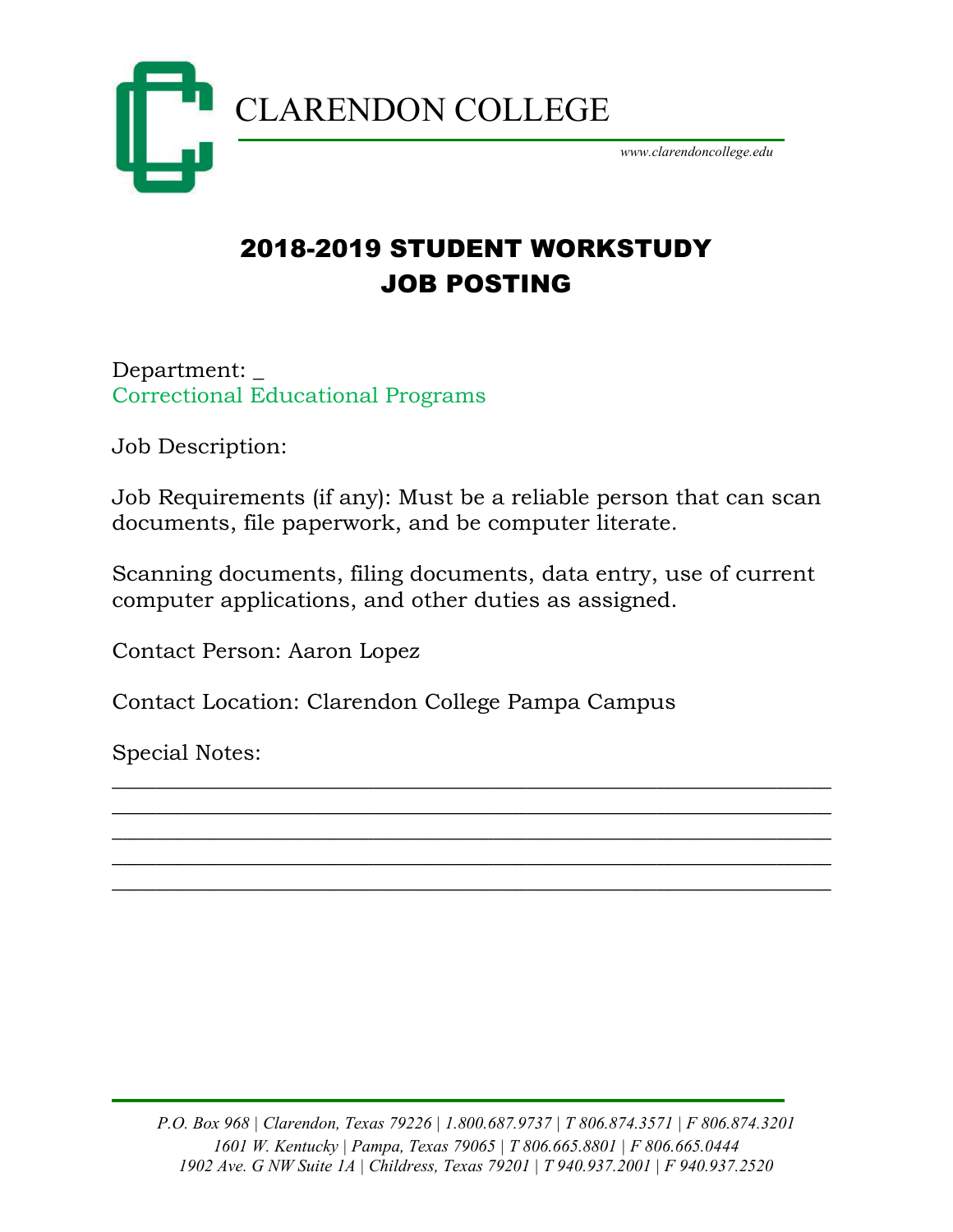

# 2018-2019 STUDENT WORKSTUDY JOB POSTING

Department: DRAMA

Job Description: Miscellaneous activities for the Drama Department and events in the Harned Sisters Fine Arts Auditorium, including but not limited to the construction of sets. Some paperwork and office duties may be required.

Job Requirements (if any): Strong work ethic and problem-solving skills. Teamwork and congeniality. Preferably able to withstand working from a high place.

Contact Person: Dr. Donahue

Contact Location: Harned Sisters Fine Arts Center, Office 102

Special Notes: None.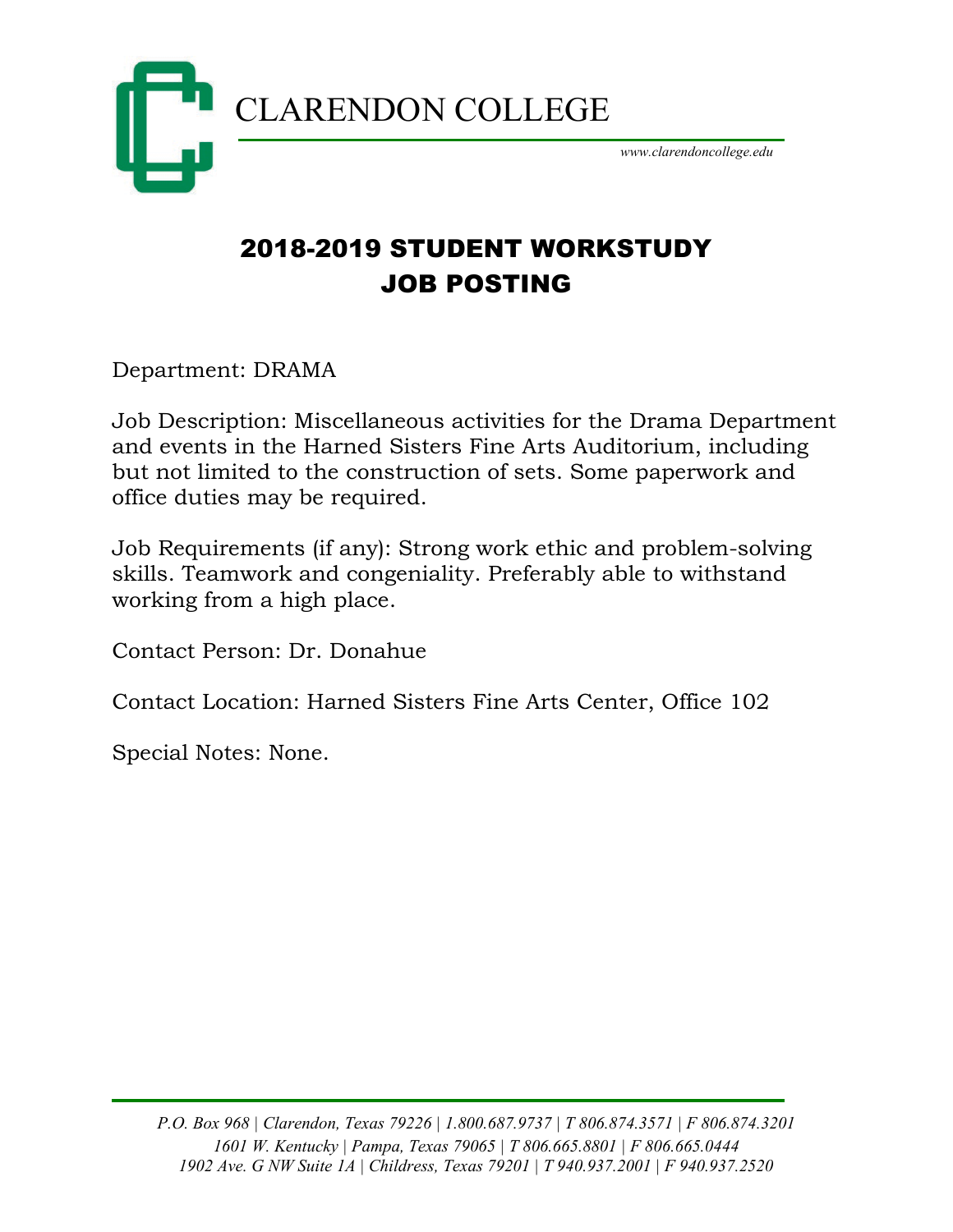

\_\_\_\_\_\_\_\_\_\_\_\_\_\_\_\_\_\_\_\_\_\_\_\_\_\_\_\_\_\_\_\_\_\_\_\_\_\_\_\_\_\_\_\_\_\_\_\_

*www.clarendoncollege.edu*

# 2018-2019 STUDENT WORKSTUDY JOB POSTING

Department: \_English\_

 $\overline{\phantom{a}}$ 

Job Description: \_\_\_Running Scantrons, Recording Attendance, Recording Grades, Making Copies, Typing/Revising Documents\_\_\_\_\_\_\_\_\_\_\_\_\_\_\_\_\_\_\_\_\_\_\_\_\_\_\_\_\_\_\_\_\_\_\_\_\_\_\_\_\_\_\_\_\_\_\_\_\_\_\_\_\_\_\_

 $\overline{\phantom{a}}$  , and the contract of the contract of the contract of the contract of the contract of the contract of the contract of the contract of the contract of the contract of the contract of the contract of the contrac  $\overline{\phantom{a}}$  , and the contract of the contract of the contract of the contract of the contract of the contract of the contract of the contract of the contract of the contract of the contract of the contract of the contrac

 $\overline{\phantom{a}}$  , and the contract of the contract of the contract of the contract of the contract of the contract of the contract of the contract of the contract of the contract of the contract of the contract of the contrac \_\_\_\_\_\_\_\_\_\_\_\_\_\_\_\_\_\_\_\_\_\_\_\_\_\_\_\_\_\_\_\_\_\_\_\_\_\_\_\_\_\_\_\_\_\_\_\_\_\_\_\_\_\_\_\_\_\_\_\_\_\_\_\_\_\_ \_\_\_\_\_\_\_\_\_\_\_\_\_\_\_\_\_\_\_\_\_\_\_\_\_\_\_\_\_\_\_\_\_\_\_\_\_\_\_\_\_\_\_\_\_\_\_\_\_\_\_\_\_\_\_\_\_\_\_\_\_\_\_\_\_

Job Requirements (if any): Knowing the importance of confidentiality, Knowledge of MS Word, Computer skills, Promptness, Dependability

Contact Person: \_\_\_Rosemary Baxter

\_\_\_\_\_\_\_\_\_\_\_\_\_\_\_\_\_\_\_\_\_\_\_\_\_\_\_\_\_\_\_\_\_\_\_\_\_\_\_\_\_\_\_\_\_\_\_

Contact Location: Clarendon College-main campus –Room #104

\_\_\_\_\_\_\_\_\_\_\_\_\_\_\_\_\_\_\_\_\_\_\_\_\_\_\_\_\_\_\_\_\_\_\_\_\_\_\_\_\_\_\_\_\_\_\_\_\_\_\_\_\_\_\_\_\_\_\_\_\_\_\_\_\_\_  $\overline{\phantom{a}}$  , and the contract of the contract of the contract of the contract of the contract of the contract of the contract of the contract of the contract of the contract of the contract of the contract of the contrac

Special Notes: This position will be for Tuesday/Thursday afternoons from 1:30PM-4:00PM\_

*P.O. Box 968 | Clarendon, Texas 79226 | 1.800.687.9737 | T 806.874.3571 | F 806.874.3201 1601 W. Kentucky | Pampa, Texas 79065 | T 806.665.8801 | F 806.665.0444 1902 Ave. G NW Suite 1A | Childress, Texas 79201 | T 940.937.2001 | F 940.937.2520*

 $\overline{\phantom{a}}$  , and the contract of the contract of the contract of the contract of the contract of the contract of the contract of the contract of the contract of the contract of the contract of the contract of the contrac

 $\mathcal{L}_\mathcal{L}$  , and the contribution of the contribution of the contribution of the contribution of the contribution of the contribution of the contribution of the contribution of the contribution of the contribution of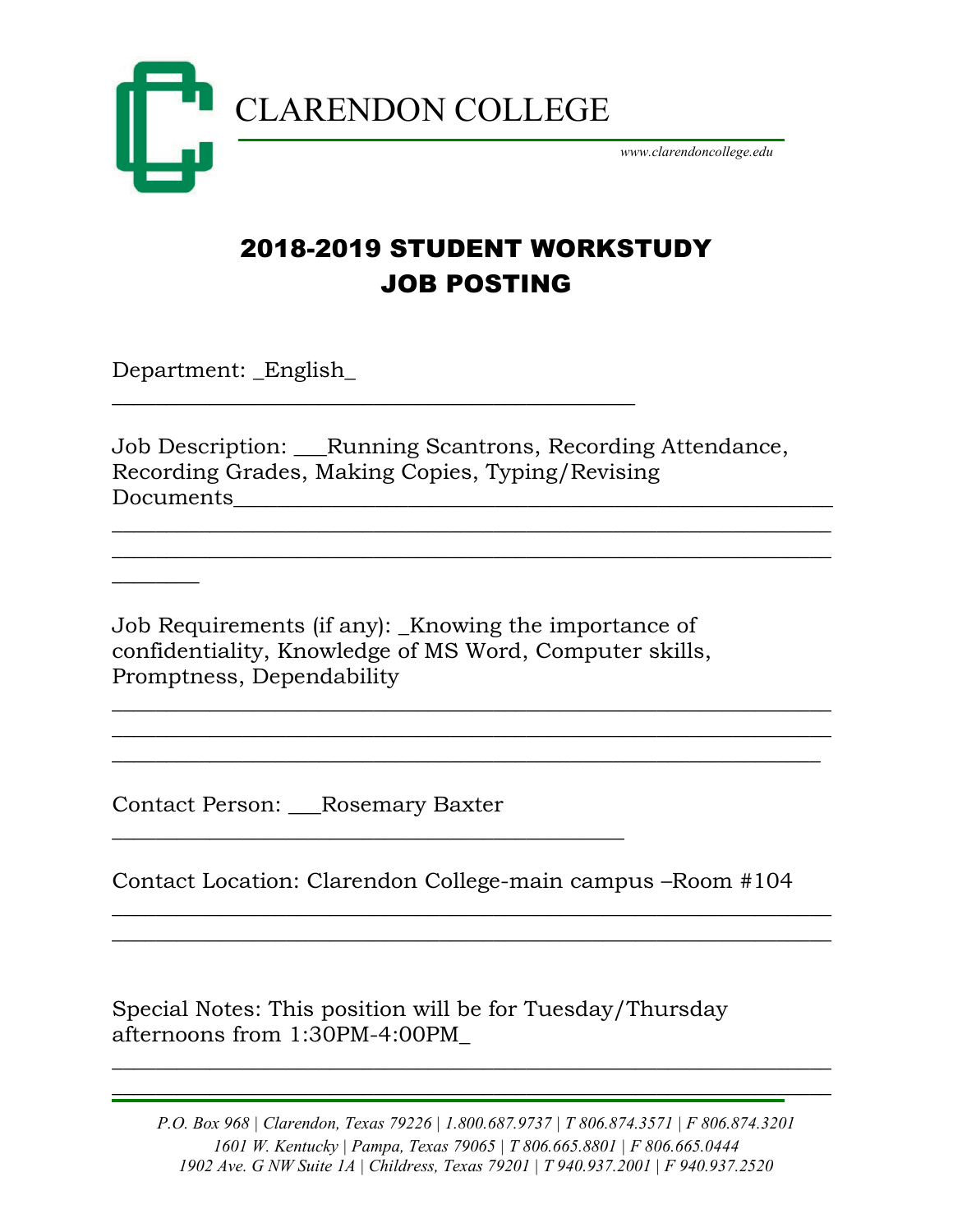

\_\_\_\_\_\_\_\_\_\_\_\_\_\_\_\_\_\_\_\_\_\_\_\_\_\_\_\_\_\_\_\_\_\_\_\_\_\_\_\_\_\_\_\_\_\_\_\_\_\_\_\_\_\_\_\_\_\_\_\_\_\_\_\_\_\_ \_\_\_\_\_\_\_\_\_\_\_\_\_\_\_\_\_\_\_\_\_\_\_\_\_\_\_\_\_\_\_\_\_\_\_\_\_\_\_\_\_\_\_\_\_\_\_\_\_\_\_\_\_\_\_\_\_\_\_\_\_\_\_\_\_

*P.O. Box 968 | Clarendon, Texas 79226 | 1.800.687.9737 | T 806.874.3571 | F 806.874.3201 1601 W. Kentucky | Pampa, Texas 79065 | T 806.665.8801 | F 806.665.0444 1902 Ave. G NW Suite 1A | Childress, Texas 79201 | T 940.937.2001 | F 940.937.2520*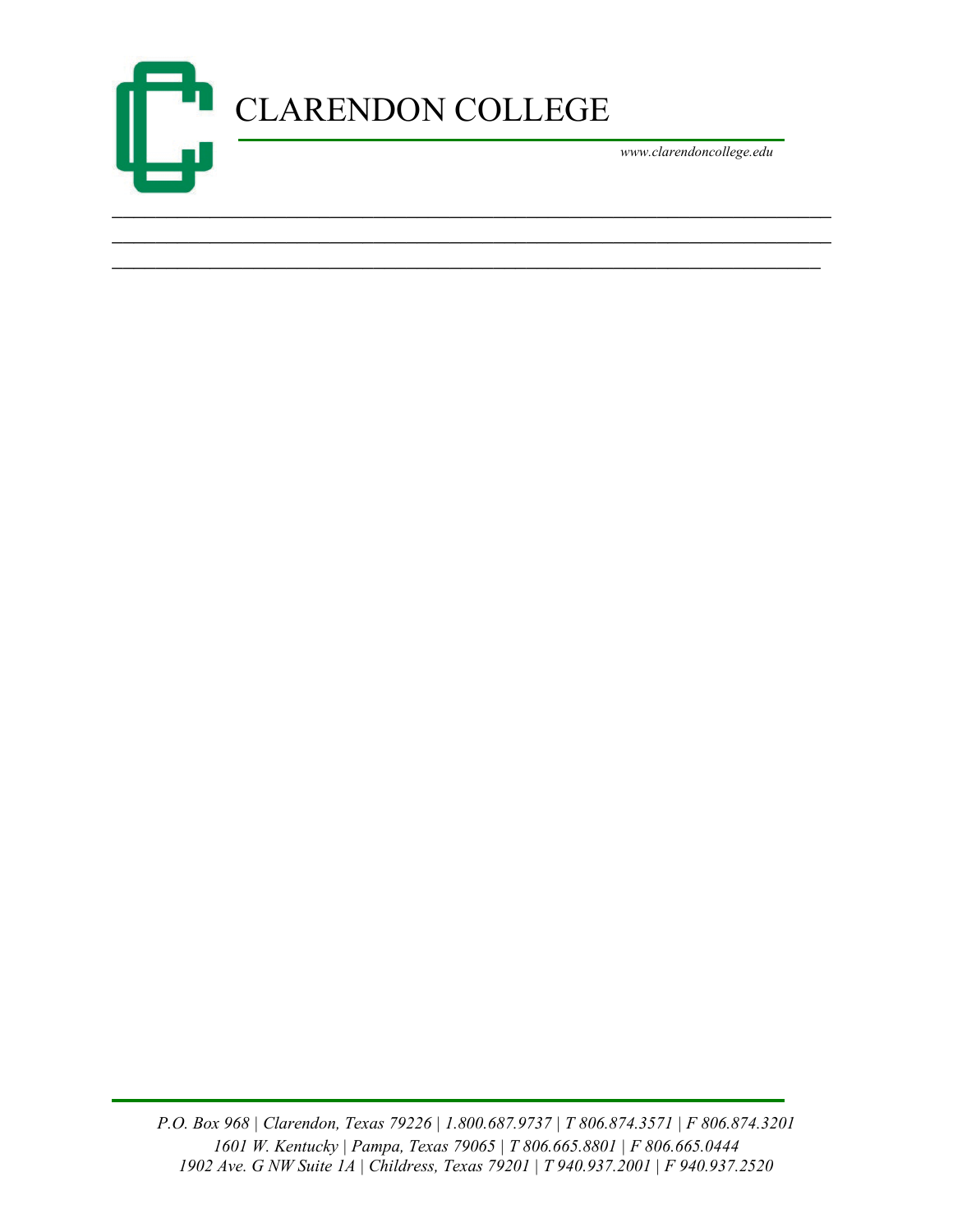

# 2018-2019 STUDENT WORKSTUDY JOB POSTING

Department: English

Job Description: Enter attendance, record grades, scan and make copies of classroom handouts, file assignments and paperwork, and type.\_\_\_\_\_\_\_\_\_\_\_\_\_\_\_\_\_\_\_\_\_\_\_\_\_\_\_\_\_\_\_\_\_\_\_\_\_\_\_\_\_\_\_\_\_\_\_\_\_\_\_\_\_\_\_\_\_\_\_\_\_\_

Job Requirements (if any): Comprehend and practice confidentiality. Demonstrate some computer skills such as keyboarding, familiarity with Microsoft Office, and navigation of online portals.

Contact Person: Joey Mulder\_\_\_\_\_\_\_\_\_\_\_\_\_\_\_\_\_\_\_\_\_\_\_\_\_\_\_\_\_\_\_\_\_\_\_\_\_\_

Contact Location: ADMN Office 111 joey.mulder@clarendoncollege.edu (806) 874-1557\_\_\_\_\_\_\_\_\_\_\_\_\_\_\_\_\_\_\_\_\_\_\_\_\_\_\_\_\_\_\_\_\_\_\_\_\_\_\_\_\_\_\_\_\_\_\_\_\_\_\_

Special Notes: Mr. Mulder will make accommodations according to the student's schedule. However, the student must choose their\_\_\_ hours based on the following days and times: MWF Mornings:  $8:00$  AM  $-10:00$  AM TWRF Afternoons: 1:30 PM - 4:30 PM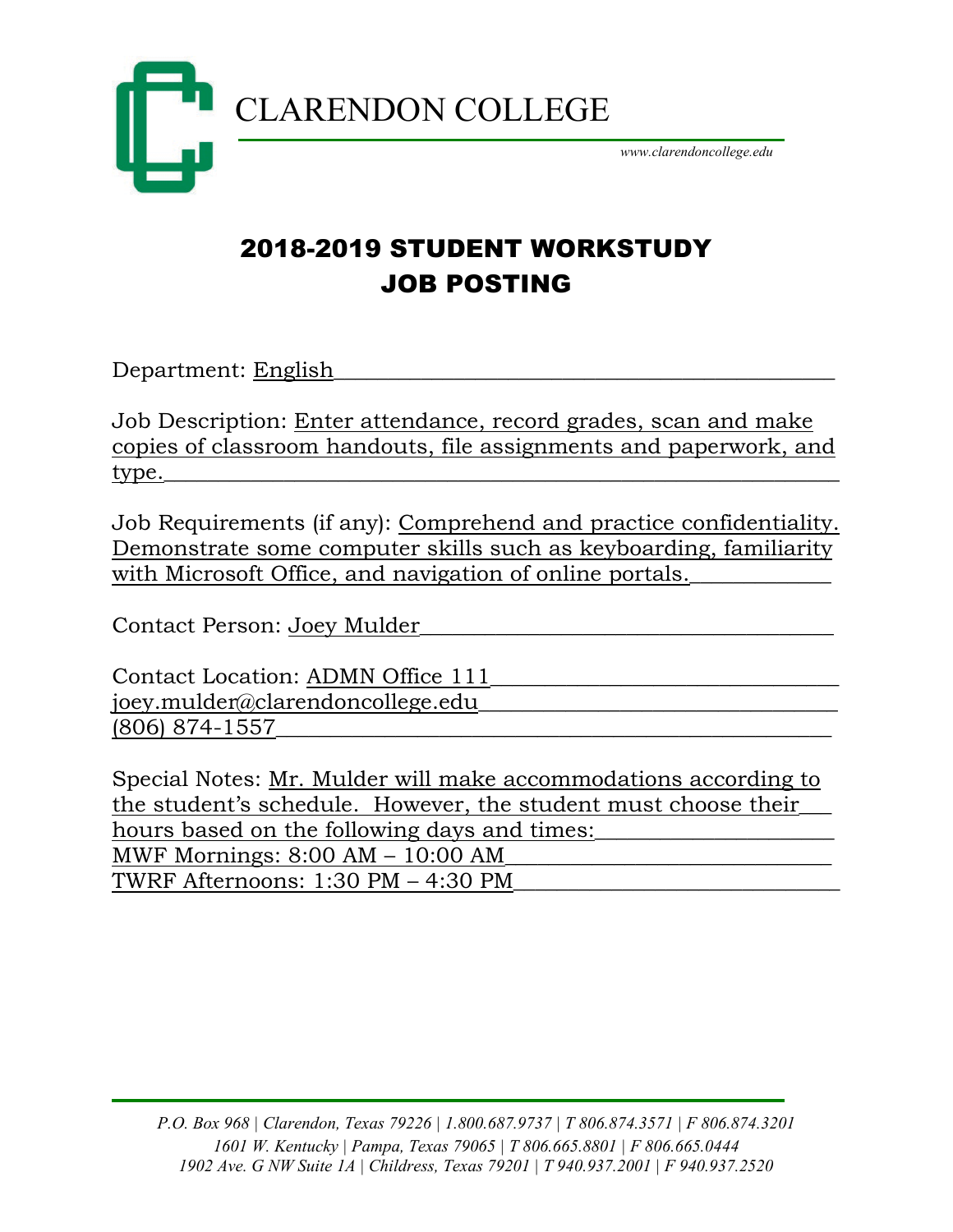

### STUDENT JOB POSTING REQUEST

Semester: Fall 2018

Department: Liberal Arts (English)

Job Description: Work study

Job Requirements: helping grade papers with supervision, making copies, filing papers, organizing information, using Moodle

Contact Person: Mrs. Kelly McDonough Phone: (806)665-8801 ext. 127 or kelly.mcdonough@claredoncollege.edu

Contact Location: Pampa Center MKB 206B

Special Notes: Must see Miriam for training and eligibility in the office and abide by FERPA rules.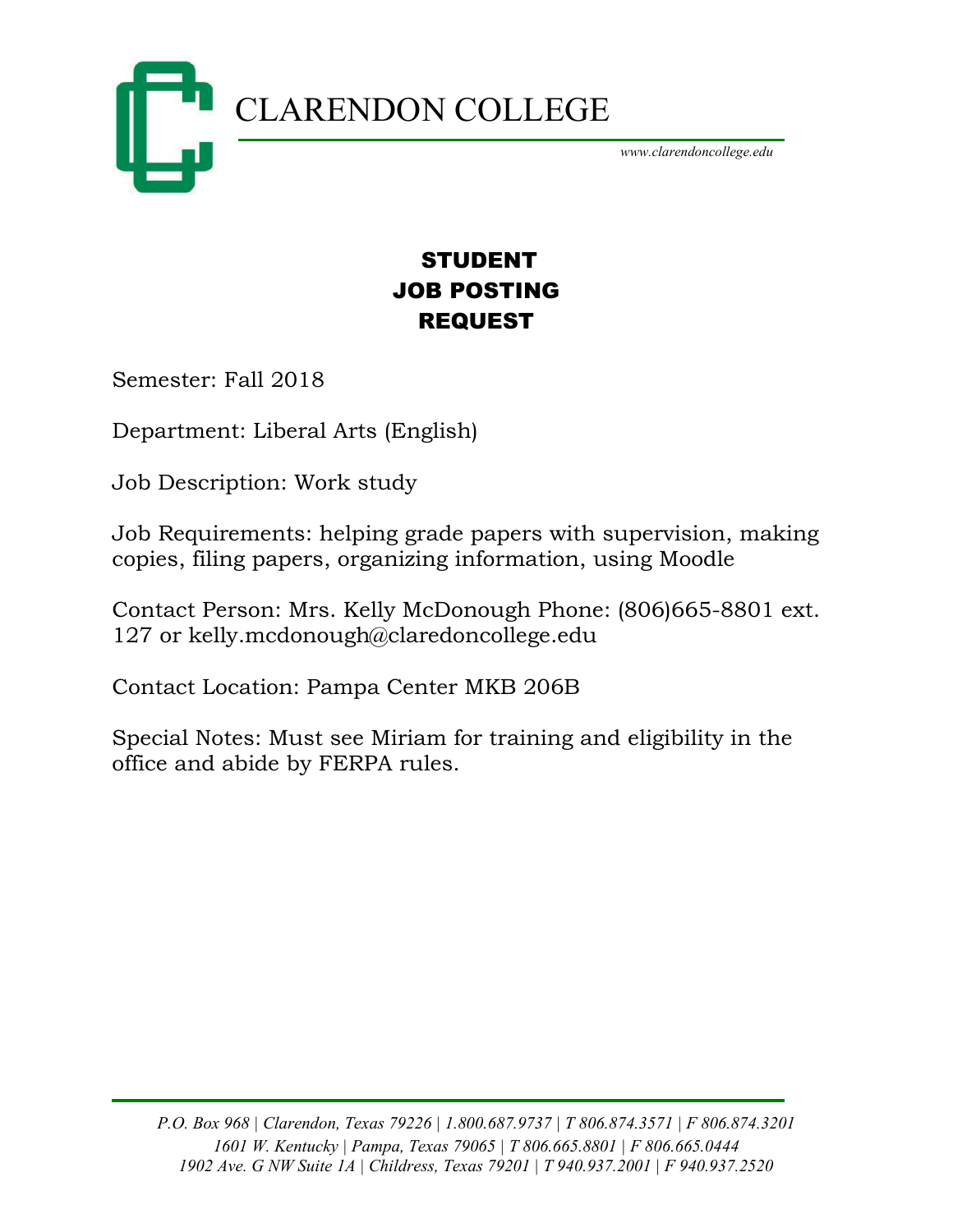

# 2018-2019 STUDENT WORKSTUDY JOB POSTING

Department: Agriculture

Job Description: Helping to organize and deploy judging recruitment materials, make recruitment phone calls, and organize spring contest supplies.

Job Requirements (if any): Preferred experience judging and current knowledge about our judging teams. The ability to communicate politely on the phone.

 $\overline{\phantom{a}}$  , and the contract of the contract of the contract of the contract of the contract of the contract of the contract of the contract of the contract of the contract of the contract of the contract of the contrac  $\overline{\phantom{a}}$  , and the contract of the contract of the contract of the contract of the contract of the contract of the contract of the contract of the contract of the contract of the contract of the contract of the contrac  $\overline{\phantom{a}}$  , and the contract of the contract of the contract of the contract of the contract of the contract of the contract of the contract of the contract of the contract of the contract of the contract of the contrac  $\overline{\phantom{a}}$  , and the contract of the contract of the contract of the contract of the contract of the contract of the contract of the contract of the contract of the contract of the contract of the contract of the contrac \_\_\_\_\_\_\_\_\_\_\_\_\_\_\_\_\_\_\_\_\_\_\_\_\_\_\_\_\_\_\_\_\_\_\_\_\_\_\_\_\_\_\_\_\_\_\_\_\_\_\_\_\_\_\_\_\_\_\_\_\_\_\_\_\_\_

Contact Person: Alyssa Oates

Contact Location: RFO 116 alyssa.oates@clarendoncollege.edu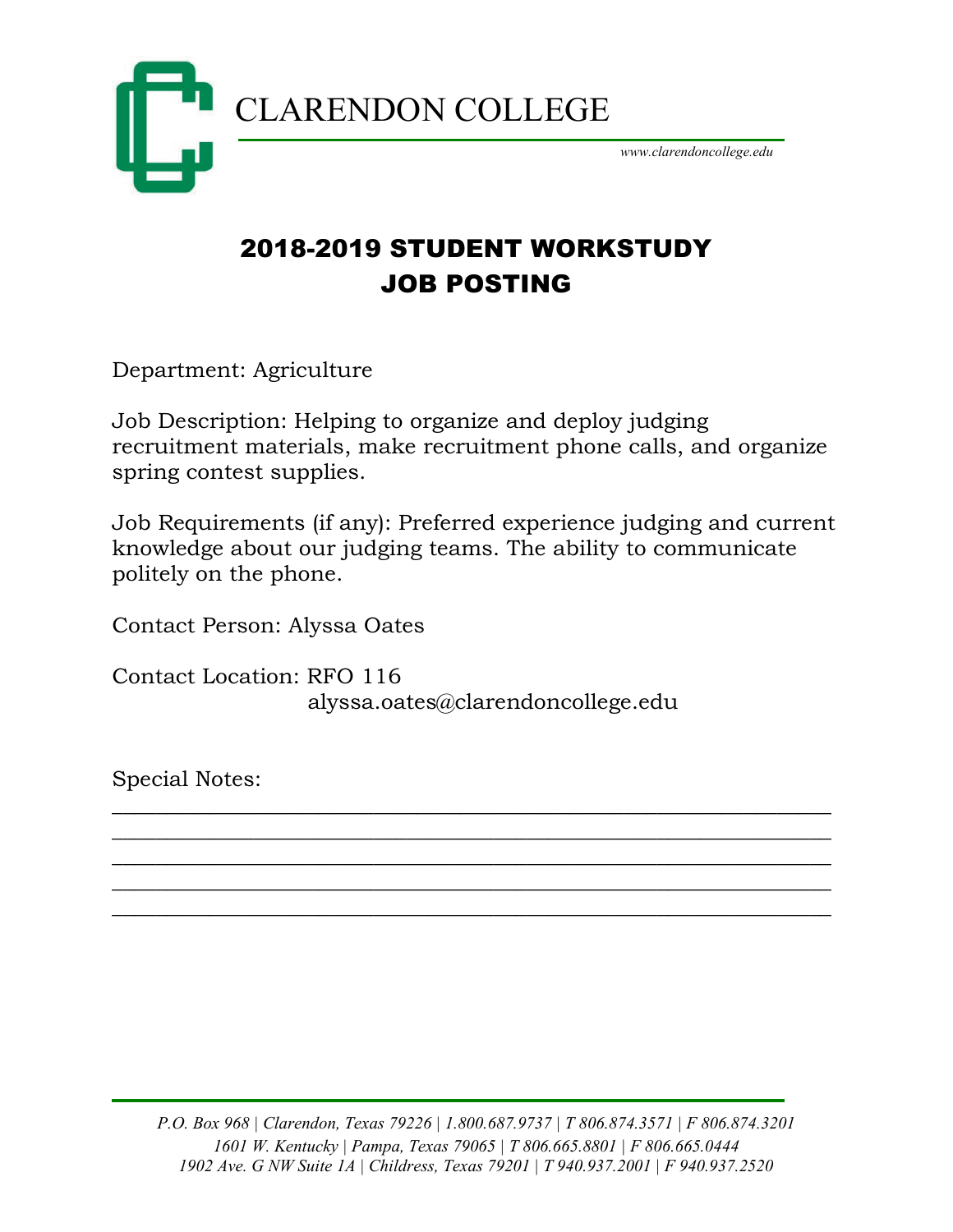

# 2018-2019 STUDENT WORKSTUDY JOB POSTING

Department: Financial Aid

Job Description: Filing papers, arranging and organizing files

 $\overline{\phantom{a}}$  , and the contract of the contract of the contract of the contract of the contract of the contract of the contract of the contract of the contract of the contract of the contract of the contract of the contrac  $\overline{\phantom{a}}$  , and the contract of the contract of the contract of the contract of the contract of the contract of the contract of the contract of the contract of the contract of the contract of the contract of the contrac \_\_\_\_\_\_\_\_\_\_\_\_\_\_\_\_\_\_\_\_\_\_\_\_\_\_\_\_\_\_\_\_\_\_\_\_\_\_\_\_\_\_\_\_\_\_\_\_\_\_\_\_\_\_\_\_\_\_\_\_\_\_\_\_\_\_ \_\_\_\_\_\_\_\_\_\_\_\_\_\_\_\_\_\_\_\_\_\_\_\_\_\_\_\_\_\_\_\_\_\_\_\_\_\_\_\_\_\_\_\_\_\_\_\_\_\_\_\_\_\_\_\_\_\_\_\_\_\_\_\_\_\_ \_\_\_\_\_\_\_\_\_\_\_\_\_\_\_\_\_\_\_\_\_\_\_\_\_\_\_\_\_\_\_\_\_\_\_\_\_\_\_\_\_\_\_\_\_\_\_\_\_\_\_\_\_\_\_\_\_\_\_\_\_\_\_\_\_\_

Job Requirements (if any): Must be responsible

Contact Person: Amanda Smith or Leah James

Contact Location: Financial Aid Office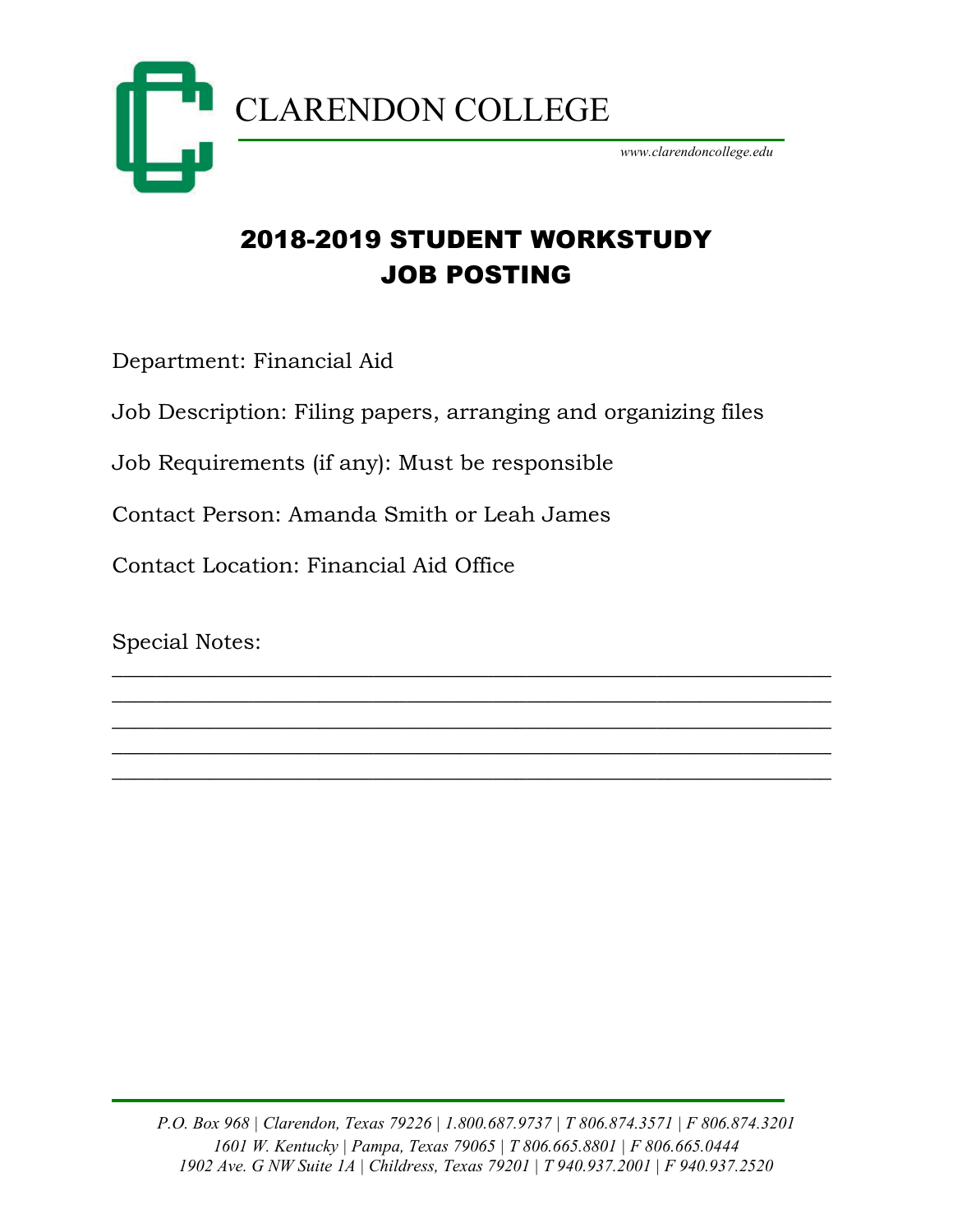

## 2018-2019 STUDENT WORKSTUDY JOB POSTING

Department: \_ History

Job Description: Grade exams; enter attendance; copy work; schedule library computer use for exams;

\_\_\_\_\_\_\_\_\_\_\_\_\_\_\_\_\_\_\_\_\_\_\_\_\_\_\_\_\_\_\_\_\_\_\_\_\_\_\_\_\_\_\_\_\_\_\_\_\_\_\_\_

Job Requirements (if any): Confidentiality; Trust-worthy; work in afternoons.

\_\_\_\_\_\_\_\_\_\_\_\_\_\_\_\_\_\_\_\_\_\_\_\_\_\_\_\_\_\_\_\_\_\_\_\_\_\_\_\_\_\_\_\_\_

 $\overline{\phantom{a}}$  , and the contract of the contract of the contract of the contract of the contract of the contract of the contract of the contract of the contract of the contract of the contract of the contract of the contrac  $\overline{\phantom{a}}$  , and the contract of the contract of the contract of the contract of the contract of the contract of the contract of the contract of the contract of the contract of the contract of the contract of the contrac  $\overline{\phantom{a}}$  , and the contract of the contract of the contract of the contract of the contract of the contract of the contract of the contract of the contract of the contract of the contract of the contract of the contrac

 $\overline{\phantom{a}}$  , and the contract of the contract of the contract of the contract of the contract of the contract of the contract of the contract of the contract of the contract of the contract of the contract of the contrac  $\overline{\phantom{a}}$  , and the contract of the contract of the contract of the contract of the contract of the contract of the contract of the contract of the contract of the contract of the contract of the contract of the contrac  $\overline{\phantom{a}}$  , and the contract of the contract of the contract of the contract of the contract of the contract of the contract of the contract of the contract of the contract of the contract of the contract of the contrac

Contact Person: \_\_\_\_\_Ken McIntosh

Contact Location:

[\\_\\_\\_\\_ken.mcintosh@Clarendonc](mailto:____ken.mcintosh@Clarendon)ollege.edu\_\_\_\_\_\_\_\_\_\_\_\_\_\_\_\_\_\_\_\_\_\_\_\_\_\_

 $\overline{\phantom{a}}$  , where the contract of the contract of the contract of the contract of the contract of the contract of the contract of the contract of the contract of the contract of the contract of the contract of the contr

\_\_\_\_\_\_\_\_\_\_\_\_\_\_\_\_\_\_\_\_\_\_\_\_\_\_\_\_\_\_\_\_\_\_\_\_\_\_\_\_\_\_\_\_\_or Admin Room 102

Special Notes:

*P.O. Box 968 | Clarendon, Texas 79226 | 1.800.687.9737 | T 806.874.3571 | F 806.874.3201 1601 W. Kentucky | Pampa, Texas 79065 | T 806.665.8801 | F 806.665.0444 1902 Ave. G NW Suite 1A | Childress, Texas 79201 | T 940.937.2001 | F 940.937.2520*

 $\mathcal{L}=\{1,2,3,4\}$  , we can assume that  $\mathcal{L}=\{1,2,3,4\}$  , we can assume that  $\mathcal{L}=\{1,2,3,4\}$ 

\_\_\_\_\_\_\_\_\_\_\_\_\_\_\_\_\_\_\_\_\_\_\_\_\_\_\_\_\_\_\_\_\_\_\_\_\_\_\_\_\_\_\_\_\_\_\_\_\_\_\_\_\_\_\_\_\_\_\_\_\_\_\_\_\_\_ \_\_\_\_\_\_\_\_\_\_\_\_\_\_\_\_\_\_\_\_\_\_\_\_\_\_\_\_\_\_\_\_\_\_\_\_\_\_\_\_\_\_\_\_\_\_\_\_\_\_\_\_\_\_\_\_\_\_\_\_\_\_\_\_\_\_ \_\_\_\_\_\_\_\_\_\_\_\_\_\_\_\_\_\_\_\_\_\_\_\_\_\_\_\_\_\_\_\_\_\_\_\_\_\_\_\_\_\_\_\_\_\_\_\_\_\_\_\_\_\_\_\_\_\_\_\_\_\_\_\_\_\_ \_\_\_\_\_\_\_\_\_\_\_\_\_\_\_\_\_\_\_\_\_\_\_\_\_\_\_\_\_\_\_\_\_\_\_\_\_\_\_\_\_\_\_\_\_\_\_\_\_\_\_\_\_\_\_\_\_\_\_\_\_\_\_\_\_\_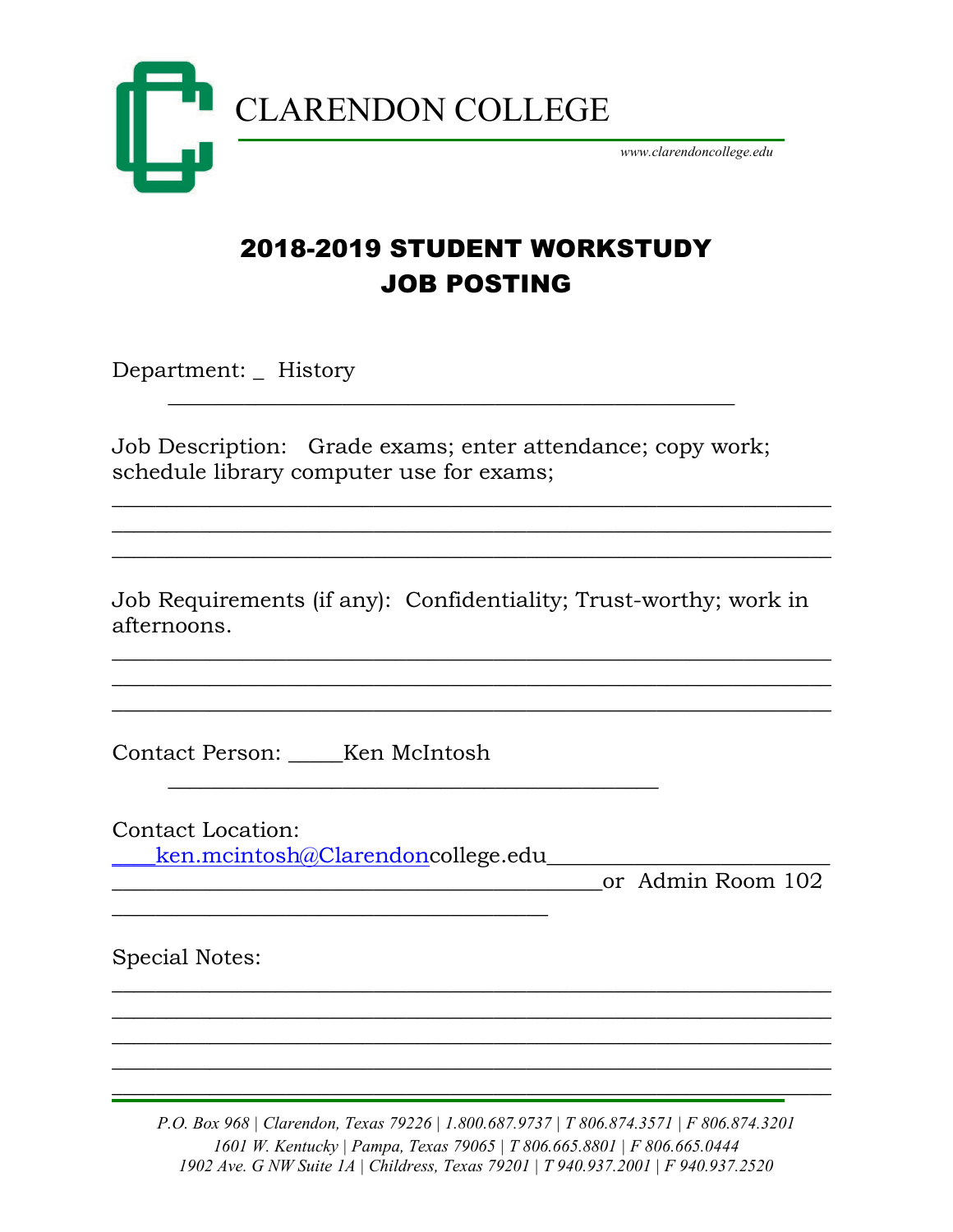

# 2018-2019 STUDENT WORKSTUDY JOB POSTING

Department: Computer Services

Job Description: Zoom Conference Technician

Job Requirements (if any): Responsible for assisting the Director of Information Services and Computer Operations with day to day operation and proctoring of the Zoom conferencing system and related tasks such as;

- 1. Monitor conference system,
- 2. Zoom troubleshooting,
- 3. Assisting instructors setting up Zoom conference,
- 4. Limited Zoom system maintenance,
- 5. Inventory and labeling of Zoom equipment,
- 6. Proctoring tests for instructors,
- 7. Assist instructor with classroom material,
- 8. Assistance with Zoom PC system,
- 9. Assisting instructors using the projectors and displays,
- 10. Assisting instructors setting up their slide shows and videos for the Zoom presentation.

Contact Person: Will Thompson Phone: 806-874-4816

Contact Location: Courson Building, Room 107

Special Notes: The following character traits are more valued than technical abilities;

- 1. Dependable, must be on time and willing to work.
- 2. Can Do Attitude, must have an attitude that is willing to help.
- 3. Finally, the person hired for this job must be willing to learn.

*P.O. Box 968 | Clarendon, Texas 79226 | 1.800.687.9737 | T 806.874.3571 | F 806.874.3201 1601 W. Kentucky | Pampa, Texas 79065 | T 806.665.8801 | F 806.665.0444 1902 Ave. G NW Suite 1A | Childress, Texas 79201 | T 940.937.2001 | F 940.937.2520*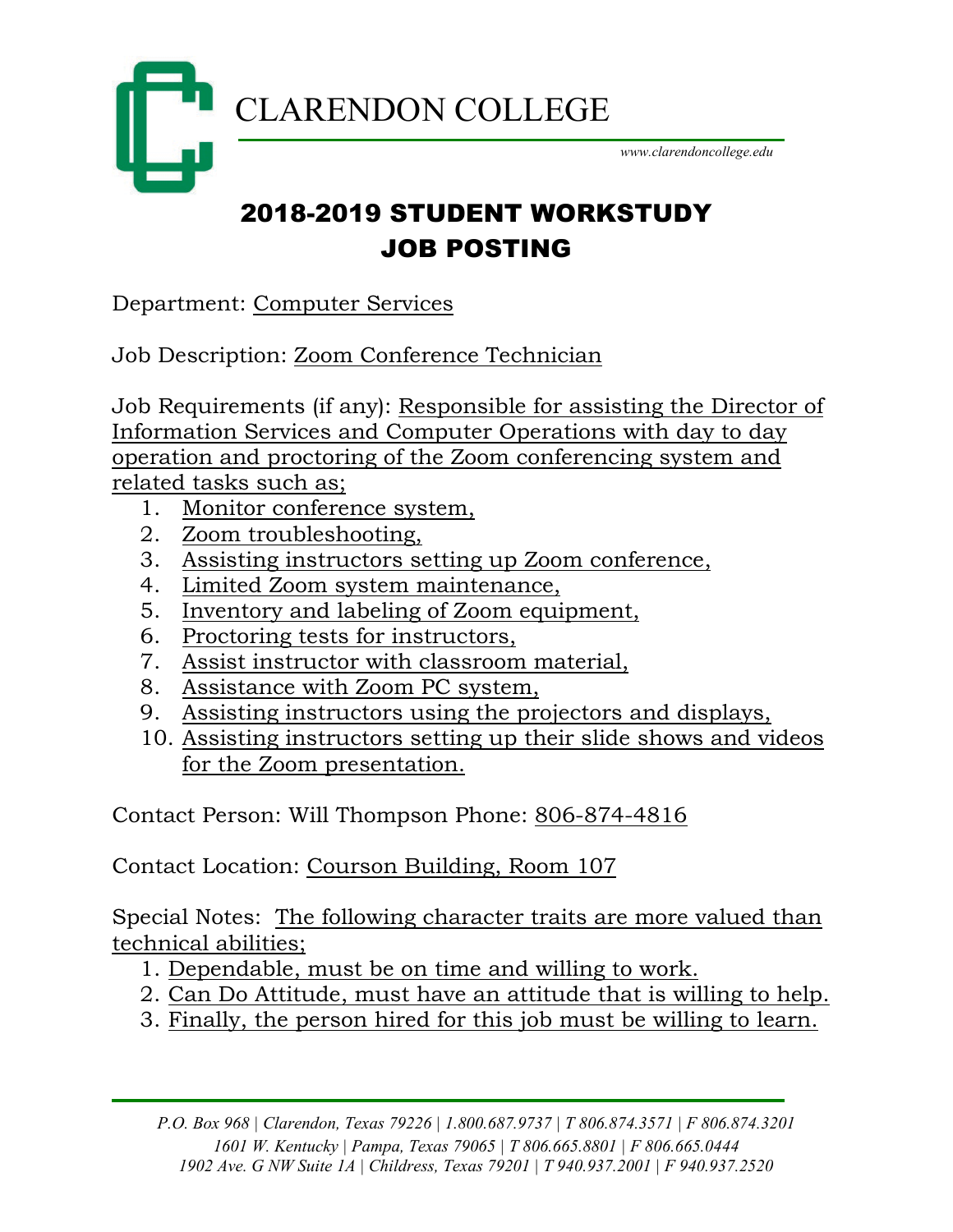

CLARENDON COLLEGE

*www.clarendoncollege.edu*

## **2018-2019 STUDENT WORKSTUDY JOB POSTING**

Department:  $M$  a the m atics Job Description: ob Description:<br>Typing information into forms on computer,<br>Make Bullitin boards, Job Requirements (ifany): *J \$el'£ t he aide i~l lise 6~fl dttJd l(/aleL tit! t;;ryv~r; Contact Person: <u>Linda Rowland</u>* Contact Location:  $K$ *oom 201* 

Special Notes:

*P.G. Box* <sup>9681</sup> *Clarendon, Texas 7922611.800.687.97371 T 806.874.3571* <sup>1</sup> *F 806.874.3201 1601 W. Kentucky* <sup>1</sup> *Pampa, Texas 790651 T 806.665.8801* <sup>1</sup> *F 806.665.0444 1902Ave.* G *NW Suite 1A* <sup>1</sup> *Childress, Texas 79201* <sup>1</sup> *T 940.937.2001* <sup>1</sup> *F 940.937.2520*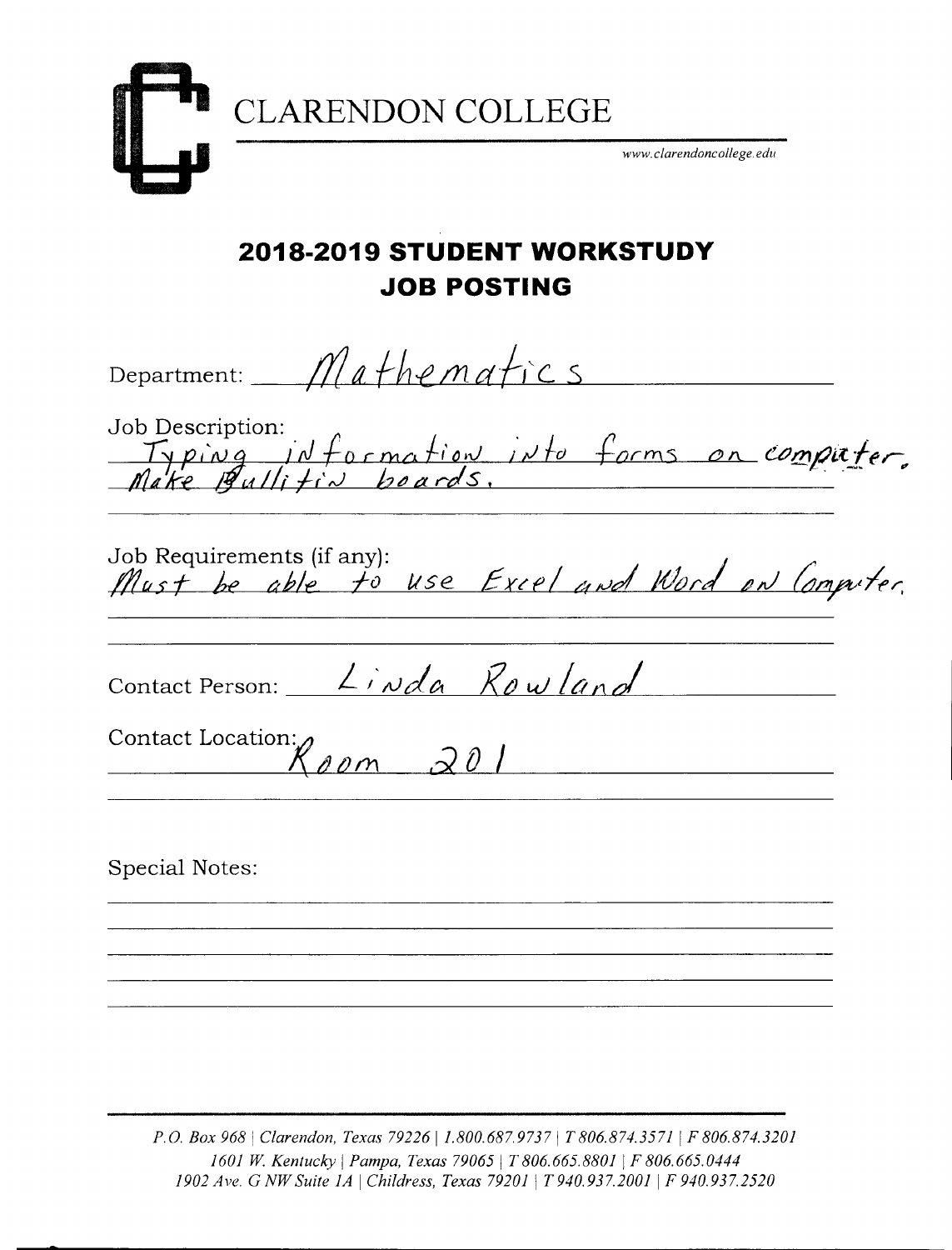

# 2018-2019 STUDENT WORKSTUDY JOB POSTING

Department: Registrar's Office

Job Description: Filing, Typing, Mailing Letters, Scanning Documents, General Office Work

Job Requirements (if any):

Contact Person: Brandi Havens

Contact Location: Registrar's Office

Special Notes:

 $\overline{\phantom{a}}$  , and the contract of the contract of the contract of the contract of the contract of the contract of the contract of the contract of the contract of the contract of the contract of the contract of the contrac \_\_\_\_\_\_\_\_\_\_\_\_\_\_\_\_\_\_\_\_\_\_\_\_\_\_\_\_\_\_\_\_\_\_\_\_\_\_\_\_\_\_\_\_\_\_\_\_\_\_\_\_\_\_\_\_\_\_\_\_\_\_\_\_\_\_ \_\_\_\_\_\_\_\_\_\_\_\_\_\_\_\_\_\_\_\_\_\_\_\_\_\_\_\_\_\_\_\_\_\_\_\_\_\_\_\_\_\_\_\_\_\_\_\_\_\_\_\_\_\_\_\_\_\_\_\_\_\_\_\_\_\_ \_\_\_\_\_\_\_\_\_\_\_\_\_\_\_\_\_\_\_\_\_\_\_\_\_\_\_\_\_\_\_\_\_\_\_\_\_\_\_\_\_\_\_\_\_\_\_\_\_\_\_\_\_\_\_\_\_\_\_\_\_\_\_\_\_\_  $\overline{\phantom{a}}$  , and the contract of the contract of the contract of the contract of the contract of the contract of the contract of the contract of the contract of the contract of the contract of the contract of the contrac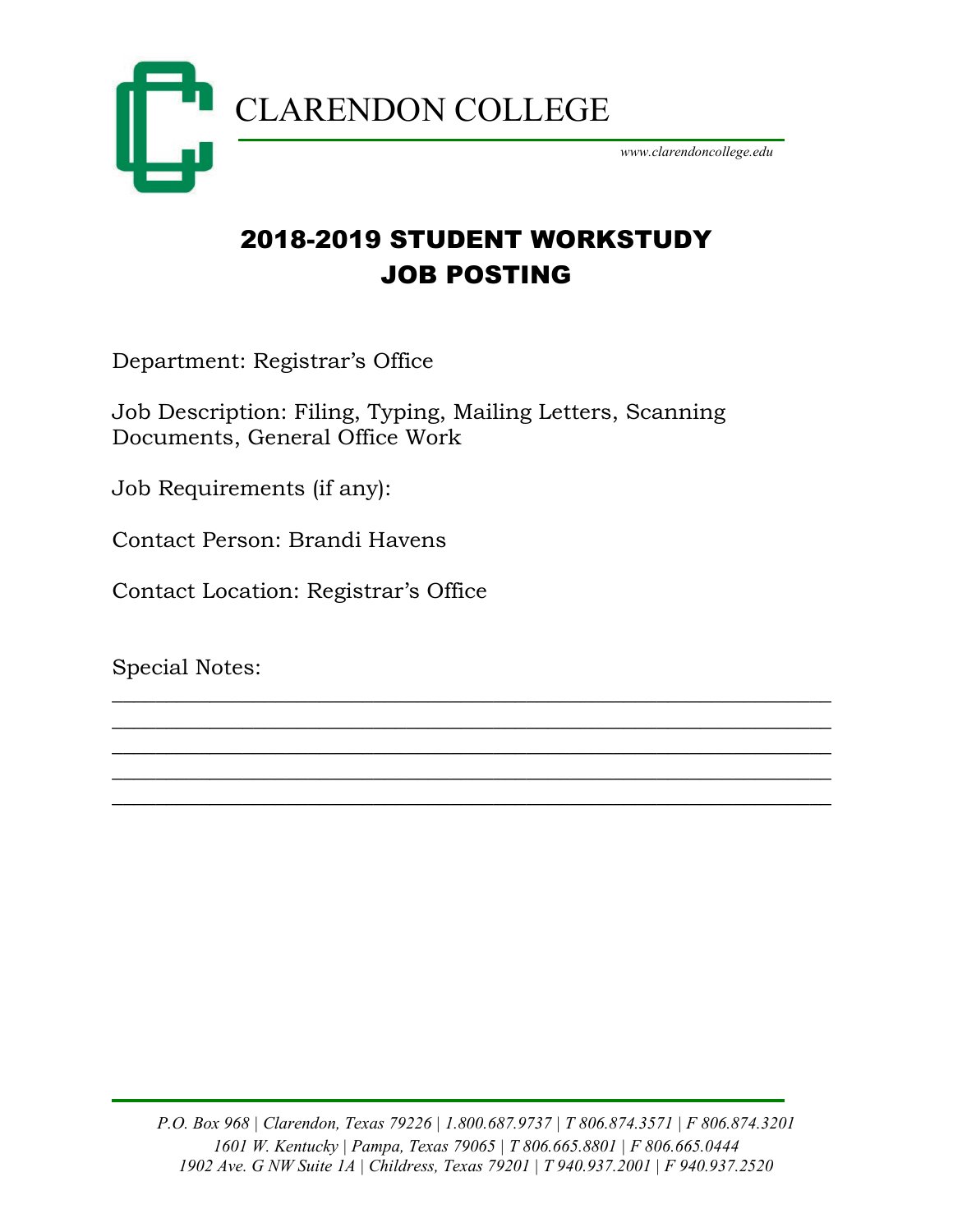

### **2018-2019 STUDENT WORKSTUDY JOB POSTING**

Department:  $LFC$ Job Description: Heeding, watering livestock<br>Maintenance + repair of facility Job Requirements (if any): Physically Capable Contact Person:  $B_{rct}$  Franks **Contact Location: )** *?-EC* **Special Notes:**

*P.D. Box* <sup>9681</sup> *Clarendon, Texas 7922611.800.687.97371 T 806.874.3571* <sup>1</sup>*F 806.874.3201 1601 W. Kentucky* <sup>1</sup> *Pampa, Texas 790651 T 806.665.8801* <sup>1</sup> *F 806.665.0444 1902Ave.* G *NW Suite 1A* <sup>1</sup>*Childress, Texas 79201* <sup>1</sup> *T 940.937.2001* <sup>1</sup> *F 940.937.2520*

- - - --------- --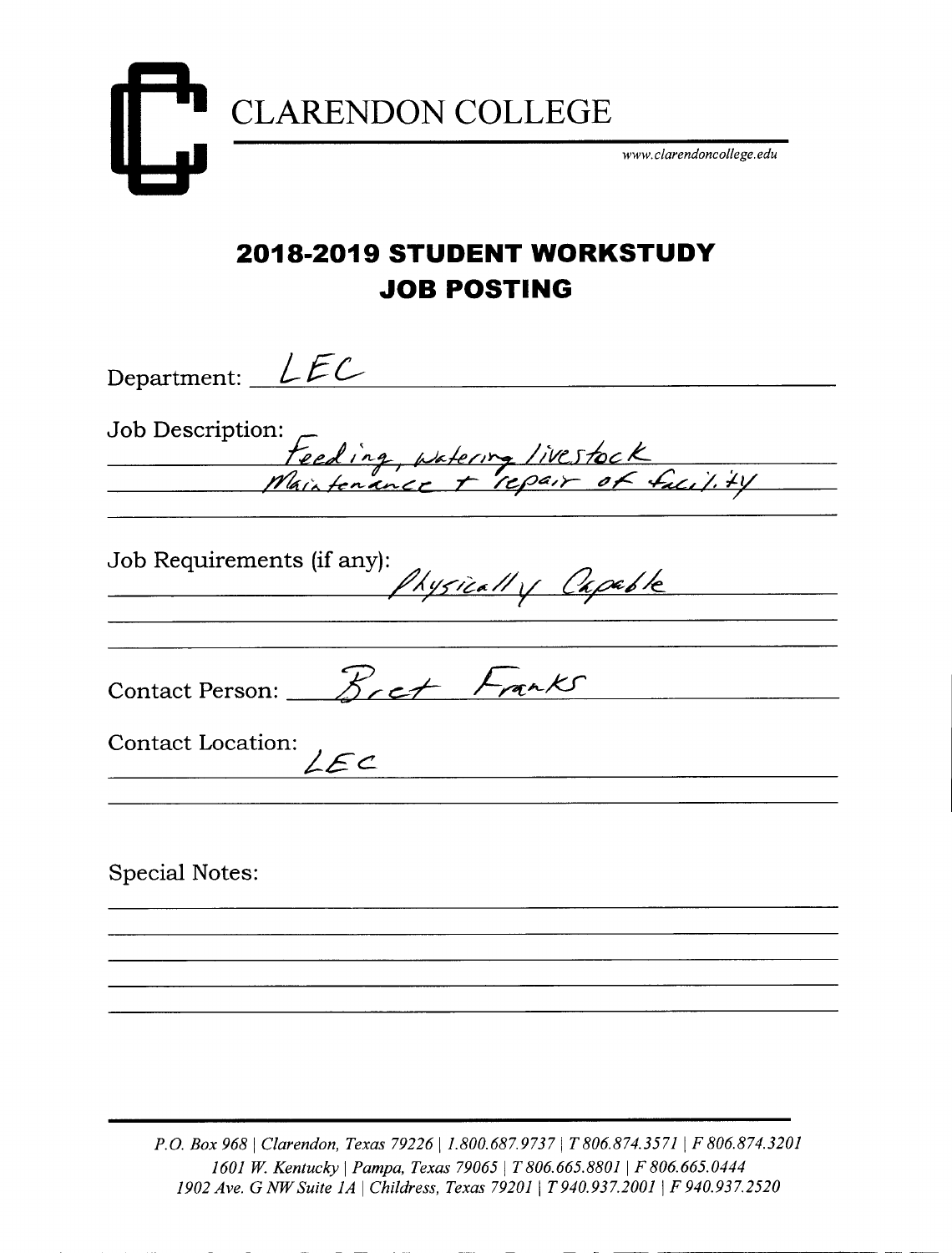

# 2018-2019 STUDENT WORKSTUDY JOB POSTING

Department: Athletics- Softball Program

Job Description: To assist the softball coaching staff in office and field duties either before or after practice hours.

Job Requirements (if any):

Know how to operate and drive a John Deere Gator, and hook the attached field dragger.

Contact Person: Amanda Fefel or Shanna Smith

Contact Location: Bairfield Activity Center/ Room # 103

Special Notes:

This job may also include duties such as organizing the outside equipment shed, dragging the field, watering the field, game day operations, and field maintenance upkeep.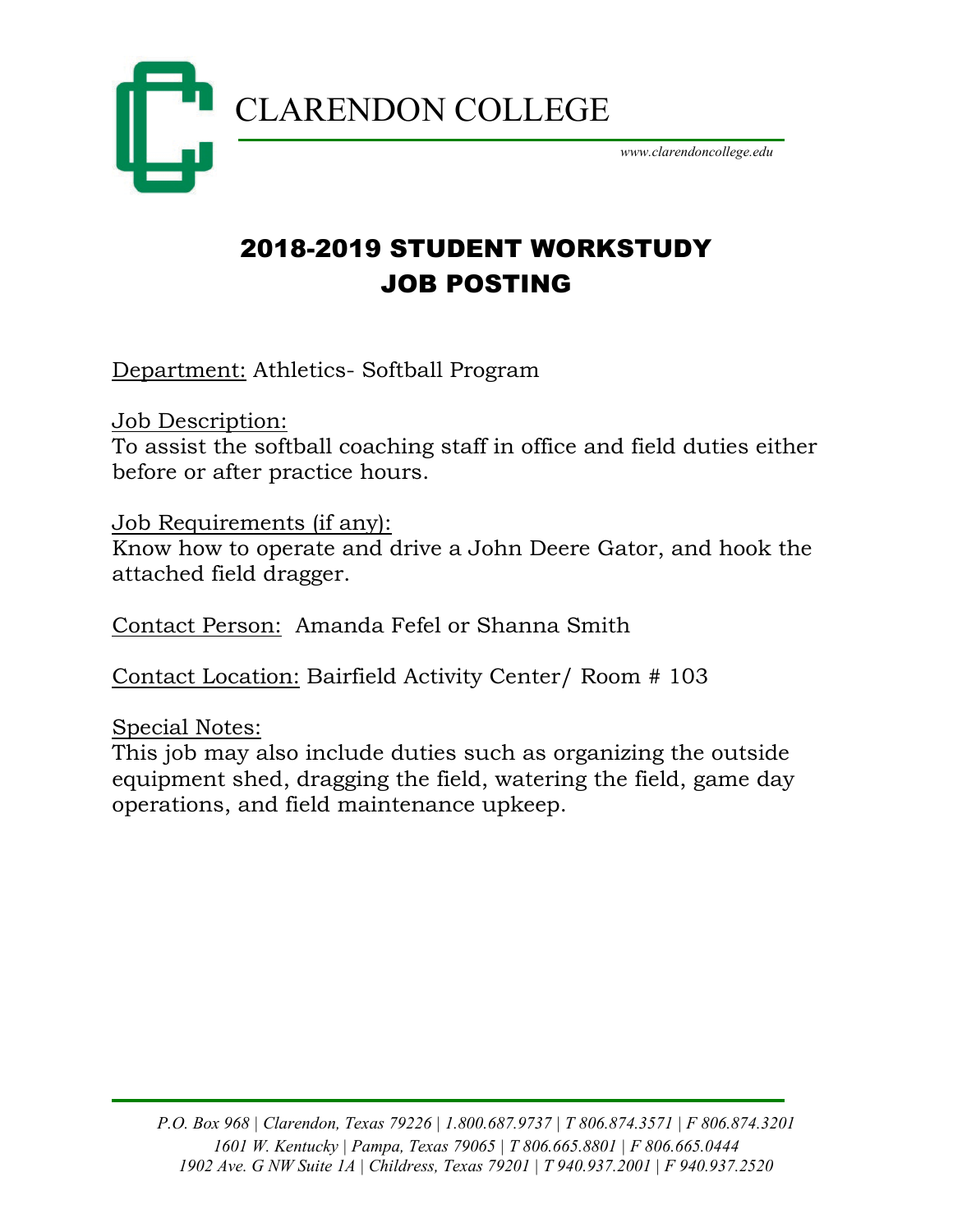

#### 2018-2019 STUDENT WORKSTUDY JOB POSTING

Semester: Fall 2017-Spring 2018

Department: Speech

Job Description: Typing, filing, Making copies, Computer work,

Job Requirements: Computer skills, Reliable, Trustworthy,

Contact Person: Charla Crump Phone: (806) 874-4823

Contact Location: Office 108

Special Notes: I would like to have Brittany Downing again for the Fall semester. I would like to have Kallie Lindsey for the Spring 2019.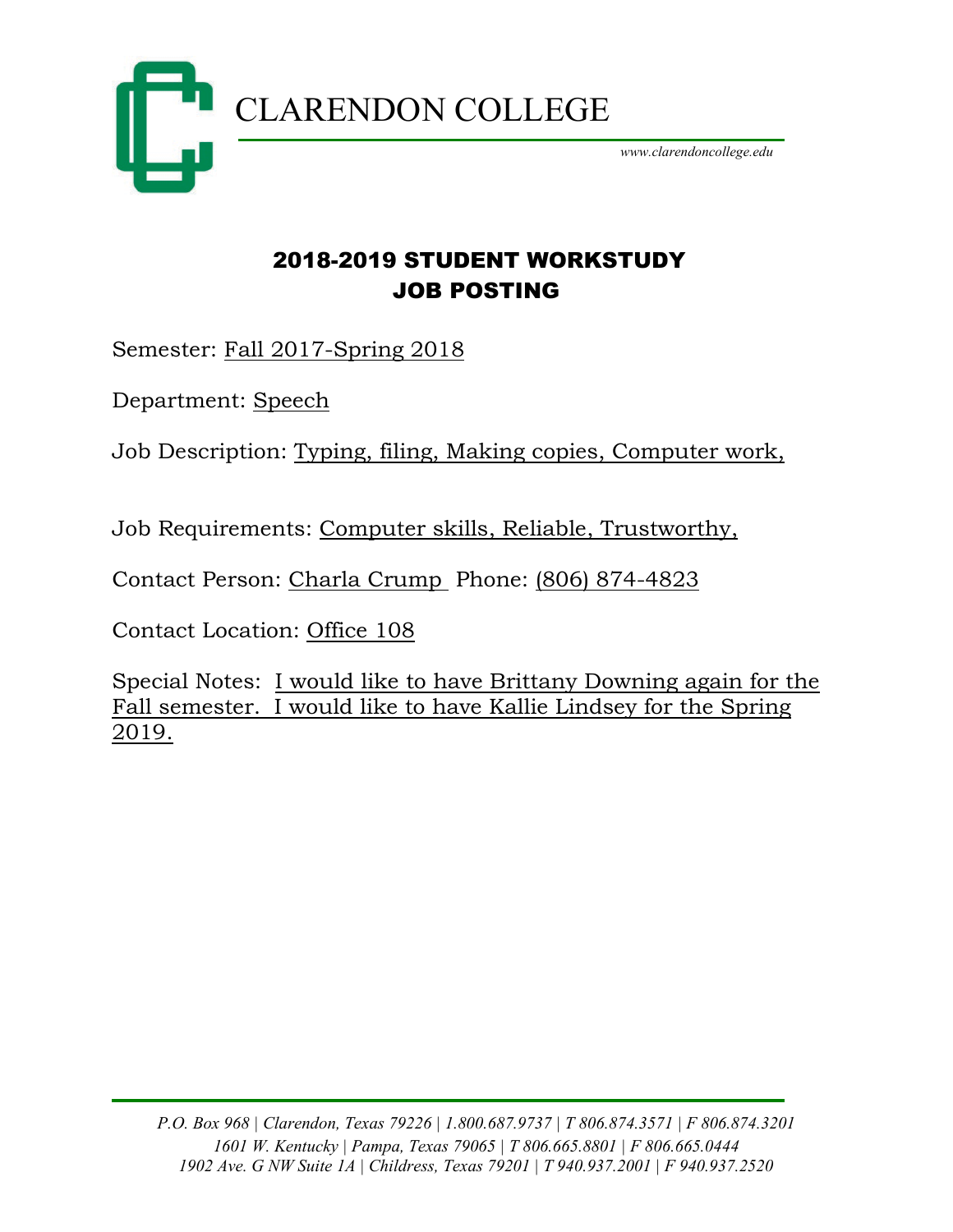

# 2018-2019 STUDENT WORKSTUDY JOB POSTING

**Department**: Learning Resource Center *(LRC)*

**Job Title:** Academic Tutors *(Various Subjects)*

**Job Description:** Assist students working on assignments, answer student reference and computer questions, enter computer data, generate lab usage reports, and other duties as assigned.

#### **Job Requirements:**

- Have a 'B' grade or better in the class you want to tutor.
- Receive a written recommendation from an instructor.
- Speak, write, and understand English fluently and clearly.
- Be eligible to work on campus.
- Make a commitment to work as a tutor for a minimum of two semesters.
- Be passionate about helping others.
- Be reliable, responsible, and professional.

#### **Contact Person:** James Gordon

#### **Contact Location:** LRC *(computer lab located within the library).*

**Special Notes:** Bilingual applicants and applicants skilled in chemistry and physics will receive top consideration.